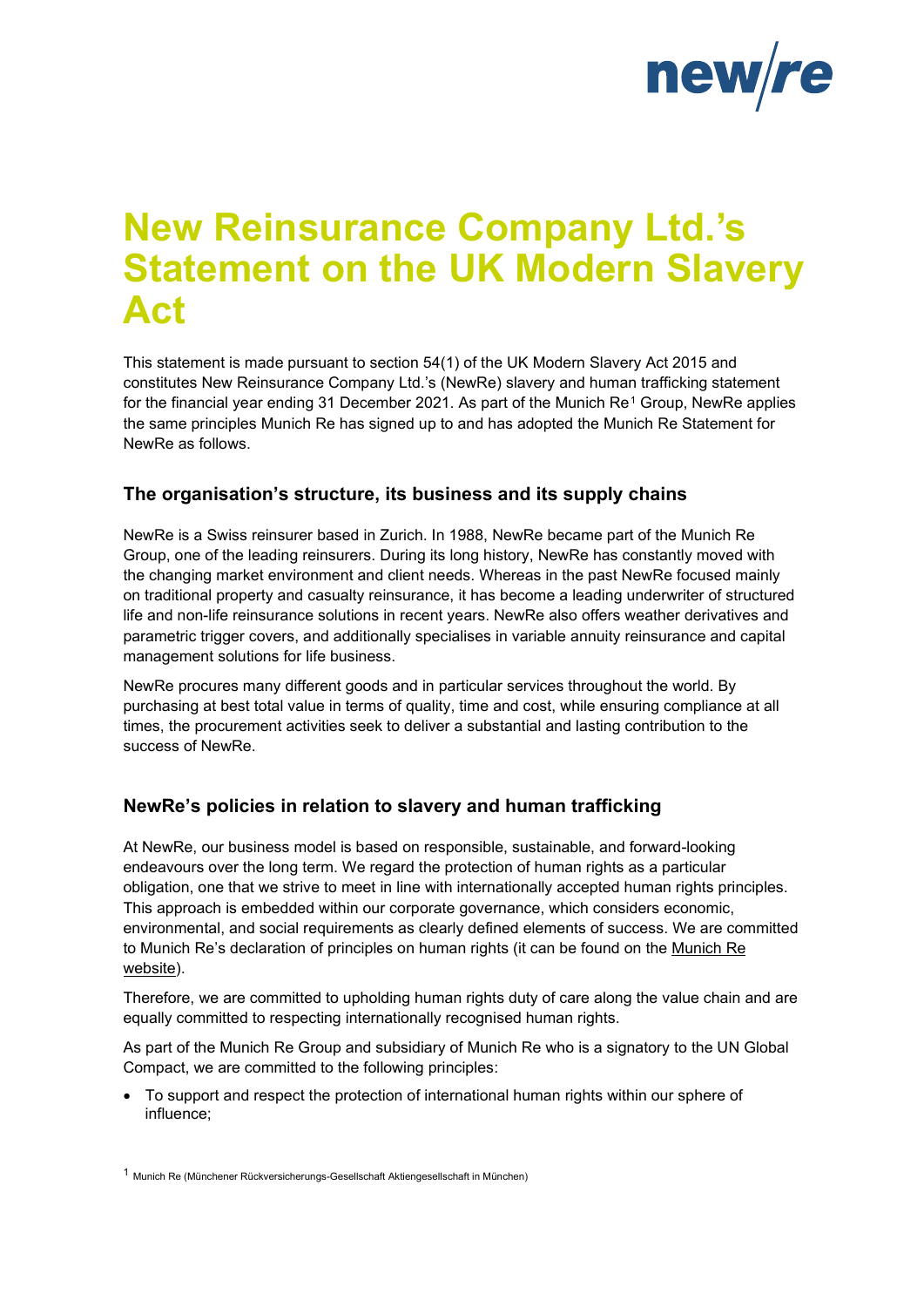

Page 2/5

- To take precautions to ensure that we are not complicit in human rights abuses such as human trafficking;
- To uphold the freedom of association and the effective recognition of the right to collective bargaining;
- To avoid any forms of forced and compulsory labour and child labour; and
- To aim to provide employment and workplaces that are free from discrimination.

In addition to our commitment to this standard and others specified by the Principles for Sustainable Insurance (PSI), and the Principles for Responsible Investment (PRI), we are committed to respecting human rights as defined in the following human rights-specific principles:

- UN Guiding Principles on Business and Human Rights
- International Bill of Human Rights, consisting of the:
	- − Universal Declaration of Human Rights
	- − International Covenant on Civil and Political Rights
	- − International Covenant on Economic, Social and Cultural Rights
- ILO Declaration on Fundamental Principles and Rights at Work

# **NewRe's risk management processes in relation to slavery and human trafficking in its business and supply chains**

We have committed to observing our duty of care on human rights along our value chain, and to respect internationally recognised human rights. To this end, we developed the following processes for human rights compliance. These have been reviewed yearly since then:

- Commitment of the Board of Management to respect human rights
- Identifying and assessing human rights risks and impact
- Implementing measures and monitoring
- Reporting and communication
- Remedy and grievance mechanism

## **Assessment of human rights risks**

Our management strives to prevent potential adverse impact on human rights arising from our business operations. To identify such impact, the following four dimensions have been defined: employees, procurement, our business and investment.

As regards our business and investment, we take environmental, social and governance (ESG) criteria (including the observance of human rights) into account as part of risk assessment and decision-making processes, which is regulated by specific guidelines.

In addition to the ESG guidelines, we use a risk mapping tool for human rights. The tool considers the following topics when mapping risks by country: child labour and forced labour, human trafficking, discrimination based on gender, sexuality, race or religion, working conditions (wages, working hours, occupational health and safety, collective bargaining and freedom of association), threats to communities, restrictions on people's liberty or freedom, and international and domestic conflicts. On the subject of sector risks, the tool focuses on working conditions, child labour and forced labour, occupational health risks, and the sources of commodities.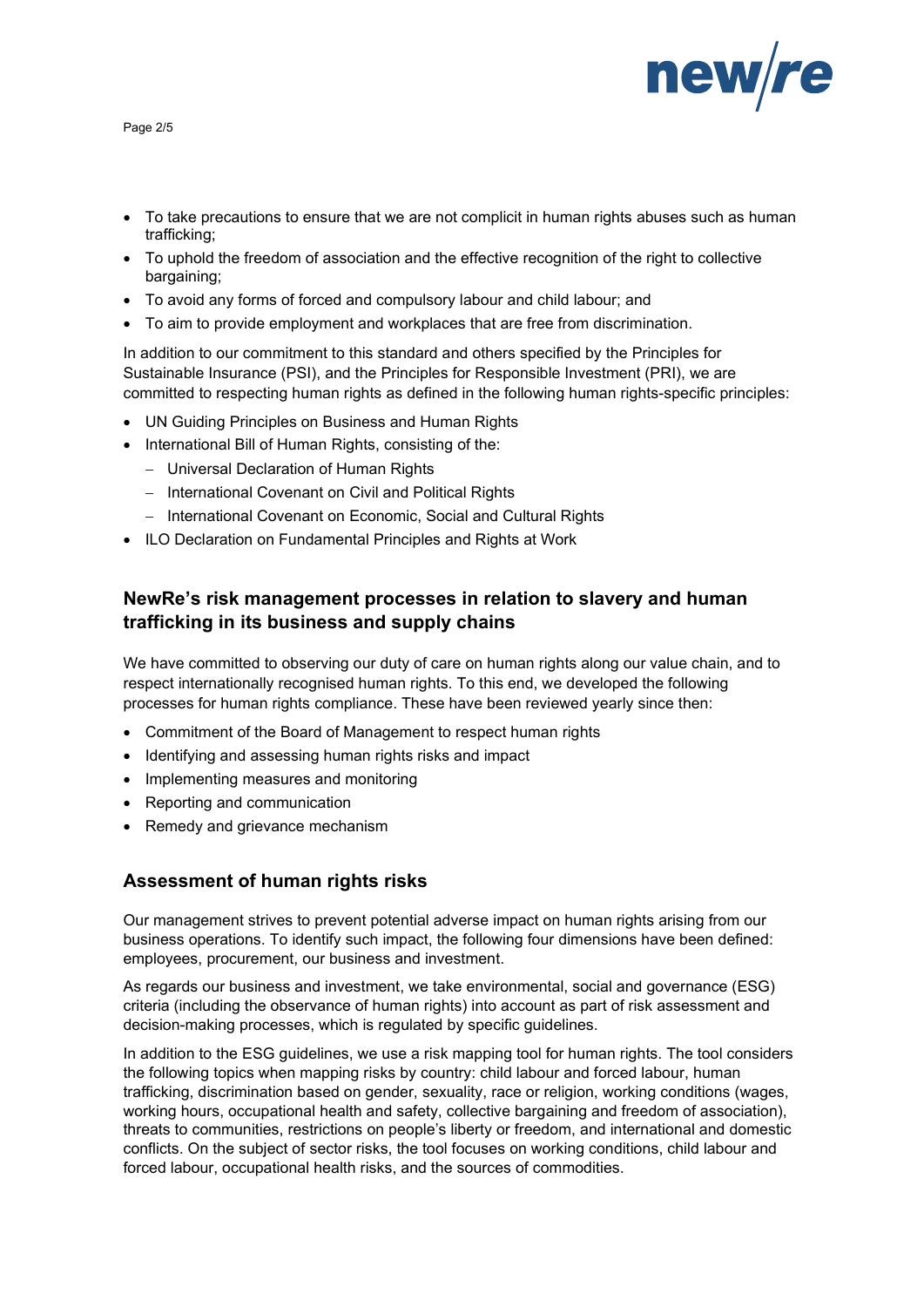

Page 3/5

### **Measures to manage human rights risks**

#### a) Measures for each risk dimension

For each of the four risk dimensions which have been defined (employees, procurement, business and investment management), we have implemented tools to guide our decision-making in line with conscientious management practices.

#### **Employees**

As an employer, we are committed to complying with international human rights standards and offering adequate working conditions for our staff. This entails aspects such as transparent remuneration conditions, an extensive company health management framework with a wide range of healthcare options, comprehensive employee assistance programmes, as well as flexible working conditions and working-time models.

Our Code of Conduct, as a set of binding rules for all our staff members, explicitly states that we do not tolerate any kind of discrimination in in respect of employment and occupation and upholds the freedom of association and the effective recognition of the right to collective bargaining.

#### **Procurement**

In our procurement decisions and activities, we adhere to compliance principles, and thus assume corporate responsibility along the value chain. Environmental, social and governance (ESG) criteria play an important role for us in the procurement of goods and services.

We have established appropriate procurement principles for working with our suppliers. Based on the principles of the UN Global Compact, our procurement principles help protect human rights, prohibit forced labour and child labour, and uphold both freedom of association and the right to collective bargaining. Furthermore, they forbid corruption and enforce environmental protection. Accordingly – and as a requirement for cooperation – NewRe expects its business partners to likewise commit to those of our principles that explicitly cover human rights and labour standards.

NewRe, where appropriate, includes a corporate responsibility clause in supplier agreements. We obligate our suppliers to recognise the UN Global Compact. In 2021, compliance with UNGC criteria was anchored within the Munich Re Group including NewRe in approximately 80% of the framework agreements for reinsurance. Should an infringement occur during the term of contract with one of our suppliers, we will actively seek dialogue with our contracting parties in an effort to remedy any deviations from our guidelines. If this does not prove successful, NewRe reserves the right of extraordinary termination for good cause.

#### **Reinsurance**

We have set out in underwriting guidelines how underwriters and client managers are to handle ESG risks in insurance business.

In our business, sensitive business issues or sectors have been identified in which social aspects, including human rights, are taken into account in the risk assessment. Mandatory guidelines and best practices relevant to human rights, among others, have been developed for these issues. For example, the exclusion of anti-personnel mines and cluster munitions (banned weapons) is mandatory.

If the assessment of a potential transaction by our departments comes to the conclusion that there is significant reputational risk, the issue is escalated to the Reputational Risk Committee of Munich Re.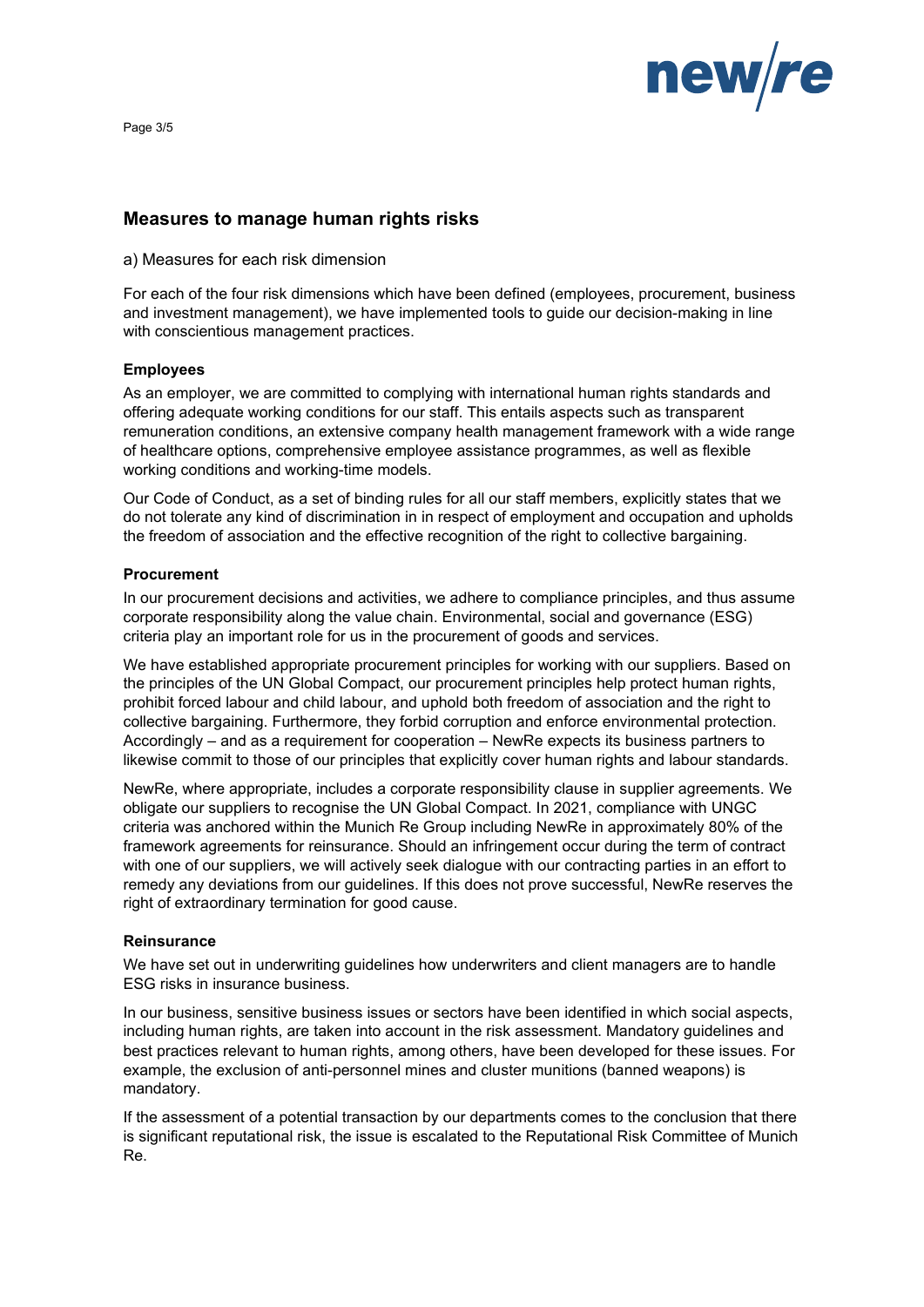

Page 4/5

#### **Investment**

We take a responsible investment approach by observing the Principles for Responsible Investment (PRI) and Munich Re's Group-wide Responsible Investment Guideline (RIG). Sensitive issues that could lead to reputational risks are dealt with in adherence to management and compliance processes as well as through the Reputational Risk Committee of Munich Re.

Within the framework of responsible investment, government bonds and bonds of governmentrelated institutions with an MSCI ESG rating of "CCC" are generally excluded, as they exhibit high risks with regard to socio-economic and political factors and also to their use of natural resources. Among other things, the MSCI Government Ratings take human rights into account.

As a responsible investor, the international conventions relating to anti-personnel mines and cluster munitions (banned weapons) are supported and investments in shares and bonds of companies who are active in these areas are excluded. When making direct infrastructure investments, we assess new investments within the due diligence process using a catalogue of ESG criteria (including, for example, climate, biodiversity, and human rights).

#### b) General measures

The compliance whistleblowing portal of NewRe allows employees to report potential or actual human rights violations. Employees can access the portal by using the internal web. Employees can also report incidents to their direct managers or the Legal & Compliance department. This means that relevant information can be passed on safely, confidentially and, if desired, anonymously.

We encourage employees to use the platform to report possible violations involving corruption, financial sanctions, fraud, antitrust, regulatory framework, money laundering, tax compliance, sales compliance, insider trading and data protection, and also those related to human rights or personnel (e.g. gender discrimination, sexual harassment, diversity or violations of the principle of equal treatment).

The Legal & Compliance department investigates a matter if we become aware of a possible human rights violation. The investigations to be initiated and the procedure are defined and set out in an internal set of rules. Every possible case of misconduct is investigated and clarified. If we learn of human rights violations in an existing contractual relationship, we enter into dialogue with the relevant stakeholders.

# **Raising Awareness: Training and capacity building on slavery and human trafficking**

In order to raise staff awareness and familiarise them with the key compliance rules and help them understand the importance of following these rules at work at all times, employees re-certify their knowledge of the Code of Conduct regularly. This training course includes information on topics such as full equality, reporting of infringements, data protection and corruption.

We coordinate the implementation of the Principles for Sustainable Insurance (PSI) and the integration of ESG aspects in our business with Munich Re's corporate responsibility experts. With this in mind, we provide relevant training for managers, underwriters and client managers in the different departments.